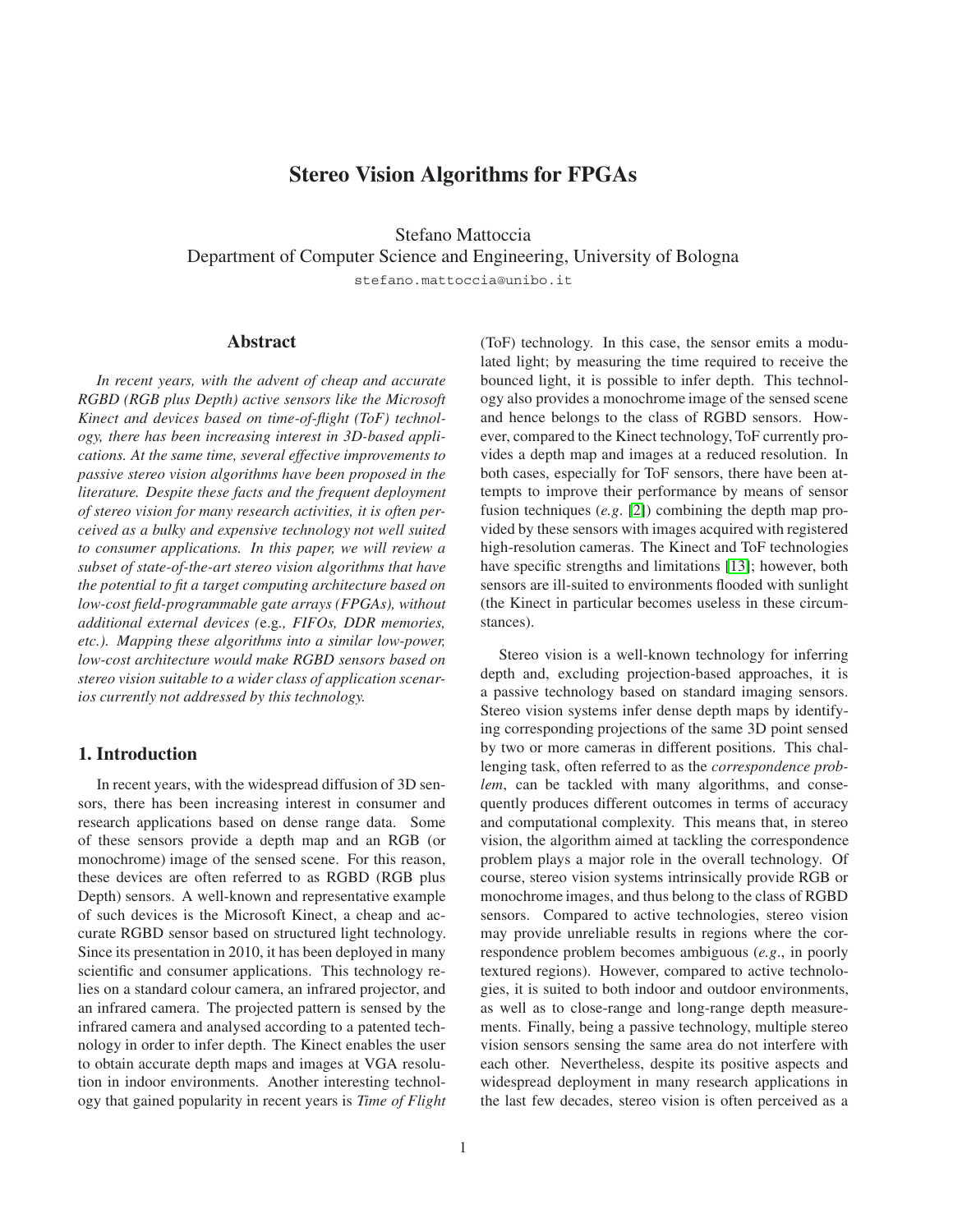bulky and expensive technology not suited to mainstream or consumer applications. In this paper, we will try to address this concern by outlining a simple computing architecture based on a low-cost FPGA. We will also review stereomatching algorithms that have the potential to entirely fit within this constrained architecture without any other external device (e.g., FIFOs, DDR memories, etc.), with the exception of a high-speed communication controller. The topic addressed in this paper is related to on-going research activity aimed at developing a cheap, accurate, self-powered RGBD sensor based on stereo vision technology, deploying as a computing platform only the reconfigurable logic available in standard low-cost FPGAs.

### **2. Related Work**

Dense stereo vision has been a widely researched topic for decades [\[15\]](#page-5-2) and, due to its highly demanding computational requirements, many different computing platforms (*e.g*., CPUs, GPUs, DSPs, FPGAs, ASICs, etc.) have been deployed to obtain depth maps in real time. However, some of these computing architectures, such as those based on standard CPUs or GPUs, are currently not well-suited to consumer/embedded applications due to their high power requirements, cost, and size. Computing architectures, such as those based on high-end FPGAs, are often too expensive, while solutions based on custom application-specific integrated circuits (ASICs), despite the limitations regarding their reconfigurability and *time to market* compared to FP-GAs, represent a less-expensive solution in large volumes. Finally, we point out that interesting low-power, low-cost, reconfigurable architectures for real-time dense stereo vision are represented by those based on embedded CPUs coupled with integrated DSPs, such as the OMAP platform, as reported in [\[5\]](#page-5-3). A recent and detailed review of stereo vision algorithms for different computing architectures can be found in [\[16\]](#page-5-4). In this paper, we will consider a simple computing architecture based entirely on low-cost FPGAs that, in our opinion, represent an optimal solution to obtaining compact, low-cost, low-power 3D sensors based on stereo vision.

#### **2.1. Field Programmable Gate Arrays**

FPGAs can be configured, and in most cases reconfigured many times, by means of hardware description languages (HDLs) such as VHDL or Verilog. The internal structure of an FPGA consists of a large amount of *logic cells* containing a small amount of elementary logic blocks (*e.g*., Flip-Flops, multiplexers, and lookup tables). Also distributed into the FPGA are small multi-port memories, often referred to as *block RAM*, with fast access time. Moreover, modern low-cost FPGAs often integrate configurable DSPs for efficient arithmetic operations, clock managers, and high-speed transceivers. All these components can be configured by programmers/designers according to their specific requirements by using HDLs. For instance, considering a Xilinx Spartan 6 Model 45 FPGA, we can find roughly 44,000 logic cells, 116 dual-port block RAMs (18Kb each), 58 DSPs, 4 clock managers, and 358 configurable I/O pins. It is worth noting that the reconfigurable logic of an FPGA can be configured/programmed with HDLs at a higher level of abstraction using a *behavioural* programming methodology. However, mapping computer vision algorithms on the reconfigurable logic is not as simple as mapping the same algorithms on CPUs with traditional high-level languages. Nevertheless, recent years have seen the appearance of effective high-level synthesis (HLS) tools that enable the automatic conversion of code written in a standard programming language, such as C/C++ or Matlab, into HDLs. Despite this positive fact, because of the hardware resources of the reconfigurable logic being constrained, a clear understanding of the overall FPGA architecture and its resources is crucial to writing optimized code with HDLs, as well as with HLS tools. Thanks to its complete reconfigurability, an FPGA can be programmed to massively exploit parallelism, enabling one to obtain the optimal performance/Watt.

#### **2.2. Stereo vision**

Stereo vision [\[15\]](#page-5-2) is a technique aimed at inferring dense or sparse depth maps from two or more views of the same scene observed by two or more cameras. Although increasing the number of cameras has the potential to improve accuracy and reliability, the binocular setup (*i.e*., deploying two imaging sensors) is frequently employed in practice. Due to the many applications that can take advantage of range data, this topic has received constant research interest in the last few decades, and significant algorithmic improvements have been proposed in recent years [\[15,](#page-5-2) [9\]](#page-5-5). However, most dense stereo vision algorithms are computationally demanding, and parallel computing architectures are in most cases mandatory if one is to obtain dense depth measurements in real time. Not surprisingly, FPGAs have attracted the interest of many researchers working in this field [\[16\]](#page-5-4).

### **3. Target Computing Architecture**

Our target computing architecture is depicted in Figure [1.](#page-2-0) It is based on a single FPGA and aims to obtain dense depth maps at more than 30 fps with WVGA  $(752 \times 480)$ stereo pairs and with minimal power requirements (*e.g*., less than 2.5 Watt provided by a standard USB 2.0 port), size, and costs. Observing the figure, we can see that the two synchronized colour or monochrome imaging sensors are connected, through two *low-voltage differential signaling* (LVDS) channels for clocks and pixels, to the FPGA. This choice, plus the additional LVDS link between the two imaging sensors, enables us to put the sensors and the computing platform in arbitrary positions, even at distances of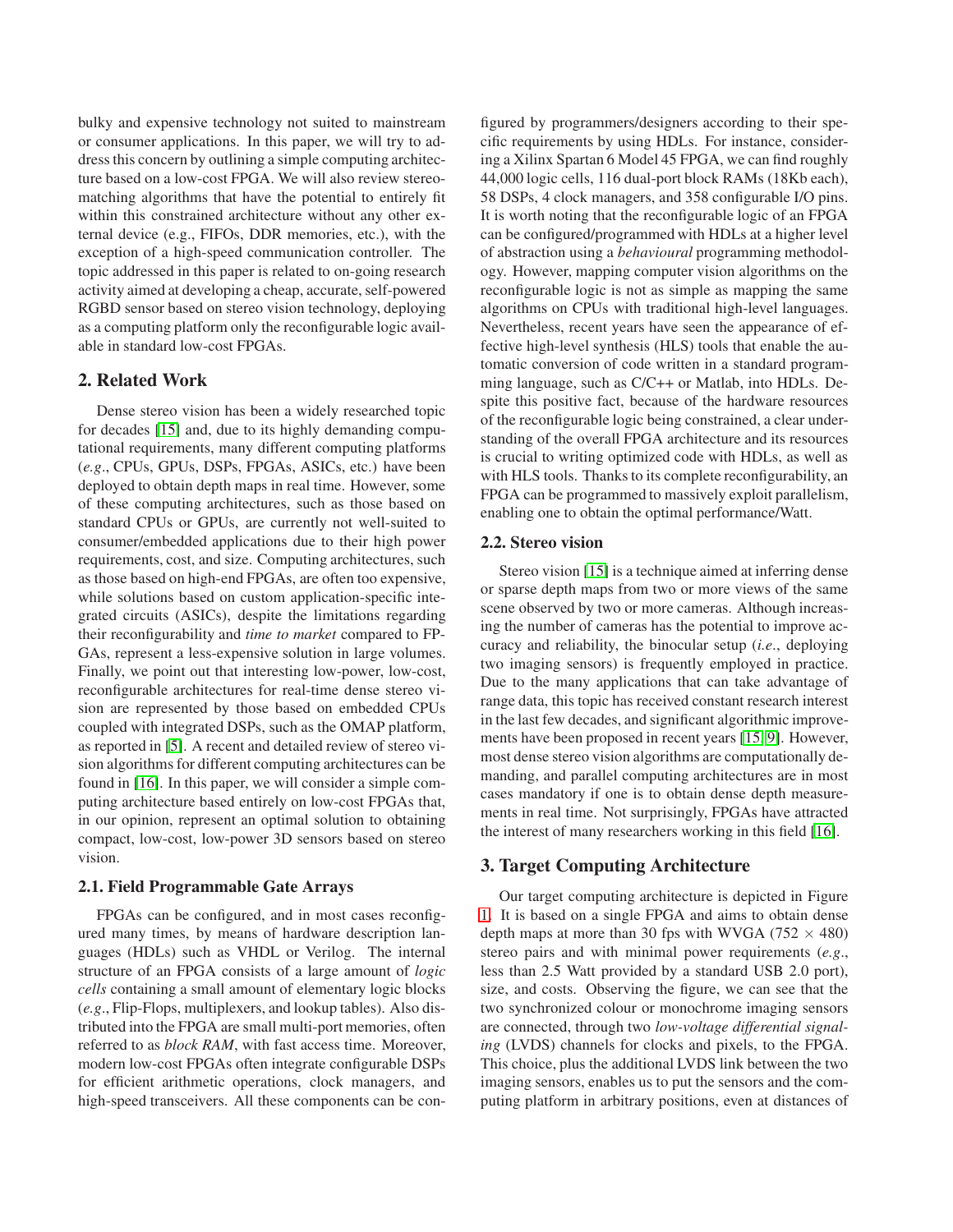

<span id="page-2-0"></span>Figure 1. Basic architecture of the target computing platform. The overall design contains the imaging sensors (*e.g*., at WVGA resolution), a low-cost FPGA (*e.g*., a Spartan 6 Model 45), and an external high-speed communications controller (*e.g*., USB 2.0 or 3.0, GigaEthernet). The overall processing pipeline, including the FIFO aimed at handling transfers to/from the high-speed communications controller and a supervisor soft core, is synthesized into the reconfigurable logic of the FPGA.

meters, in order to deal with different setups suited to different application requirements.

Figure [1](#page-2-0) also shows the main steps executed by a practical stereo vision system. Once the raw images provided by the image sensors are sent to the FPGA, they are rectified in order to compensate for lens distortions. Moreover, the raw stereo pair is put in *standard form* (*i.e*., *epipolar lines* are aligned to image *scanlines*). Both steps require a *warping* for each image of the stereo pair, which can be accomplished by knowing the *intrinsic* and *extrinsic* parameters of the stereo camera. Both parameters can be inferred by means of an off-line calibration procedure. Once the rectified images are in standard form, potential corresponding points are identified by the stereo matching module. Unfortunately, since not all of the correspondences found by the previous module are reliable, outlier detection is crucial. This step typically consists of multiple tests aimed at enforcing constraints to the inferred disparity maps (*e.g*., left-right consistency check, uniqueness constraint), the input images, or the matching costs computed by the previous matching engine. The filtered disparity map is then sent to a FIFO connected to the external communications controller by means of control logic synthesized in the FPGA. The host computer, once it has received the disparity map, will compute depth by triangulation according to the parameters inferred with calibration. Although in this paper we will focus our attention on the stereo matching module, the overall goal consists of mapping all the blocks depicted in Figure [1](#page-2-0) into a low-cost FPGA, such as the Xilinx Spartan 6 Model 45 or better. A similar design would allow for small cost, size, weight, power requirements, and reconfigurability. Moreover, the upgrade of the whole project to newer FPGAs (typically cheaper and with better performance in terms of speed and power consumption than the previous

generation) is almost straightforward. Finally, we point out that, with the availability of integrated solutions based on reconfigurable logic, plus embedded processors such as the Xilinx Zynq [\[17\]](#page-5-6), a self-contained FPGA module for the depth map engine would make feasible the design of a fully embedded 3D camera with complete on-board processing.

# **4. Stereo vision algorithms suited to the constrained computing architecture**

A computing architecture similar to that outlined in the previous section poses significant constraints to the computational structure of the algorithms that can be implemented. In fact, considering a representative case study of the Xilinx Spartan 6 FPGA family [\[17\]](#page-5-6), we can see that the overall block memory available is about 261 KB for the Model 45 (and about 600 KB for the Model 150). This means that, ignoring other requirements, we would not even be able to store a stereo pair at WVGA resolution (about 720 KB) in the 150 device. This observation, plus the limited overall reconfigurable logic available (about 43,000 and 147,000 logic cells for the Model 45 and 150, respectively), dictates that *stream processing* is mandatory. This technique consists of processing pixels as soon as they are available from the imaging sensors, with minimal buffering requirements. Of course, for the same reason, the resulting output cannot be stored in the FPGA and must be sent to the communications controller as soon as it is made available by the processing pipeline. We also point out that another relevant constraint is concerned with the overall reconfigurable logic available for processing (*e.g*., about 55,000 flip-flops for the Model 45 and 185,000 flip-flops for the Model 150).

In the next sections, we will consider some relevant stereo vision algorithms potentially suited to this constrained target architecture. For this purpose, we will adopt the classification proposed in [\[15\]](#page-5-2), where algorithms are classified into two major categories, local approaches and global approaches, making some further distinctions when dealing with approaches not completely described by these two broad categories.

## **4.1. Local approaches**

Local approaches do not enforce an explicit smoothness constraint on the target disparity map, and, typically, for each disparity candidate, compute the matching cost by aggregating neighbouring pixels (on rectangular patches referred to as *support* windows, as depicted in Figure [2\)](#page-3-0). Cost aggregation is often explicitly done by summing up the matching costs within the support window, as depicted in Figure [2.](#page-3-0) However, it is worth noting that some recent approaches implicitly aggregate costs in constant time, independently of the support size [\[14,](#page-5-7) [3\]](#page-5-8). In local algorithms, the best disparity for each point can be identified according to a simple *winner-takes-all* (WTA) strategy finding the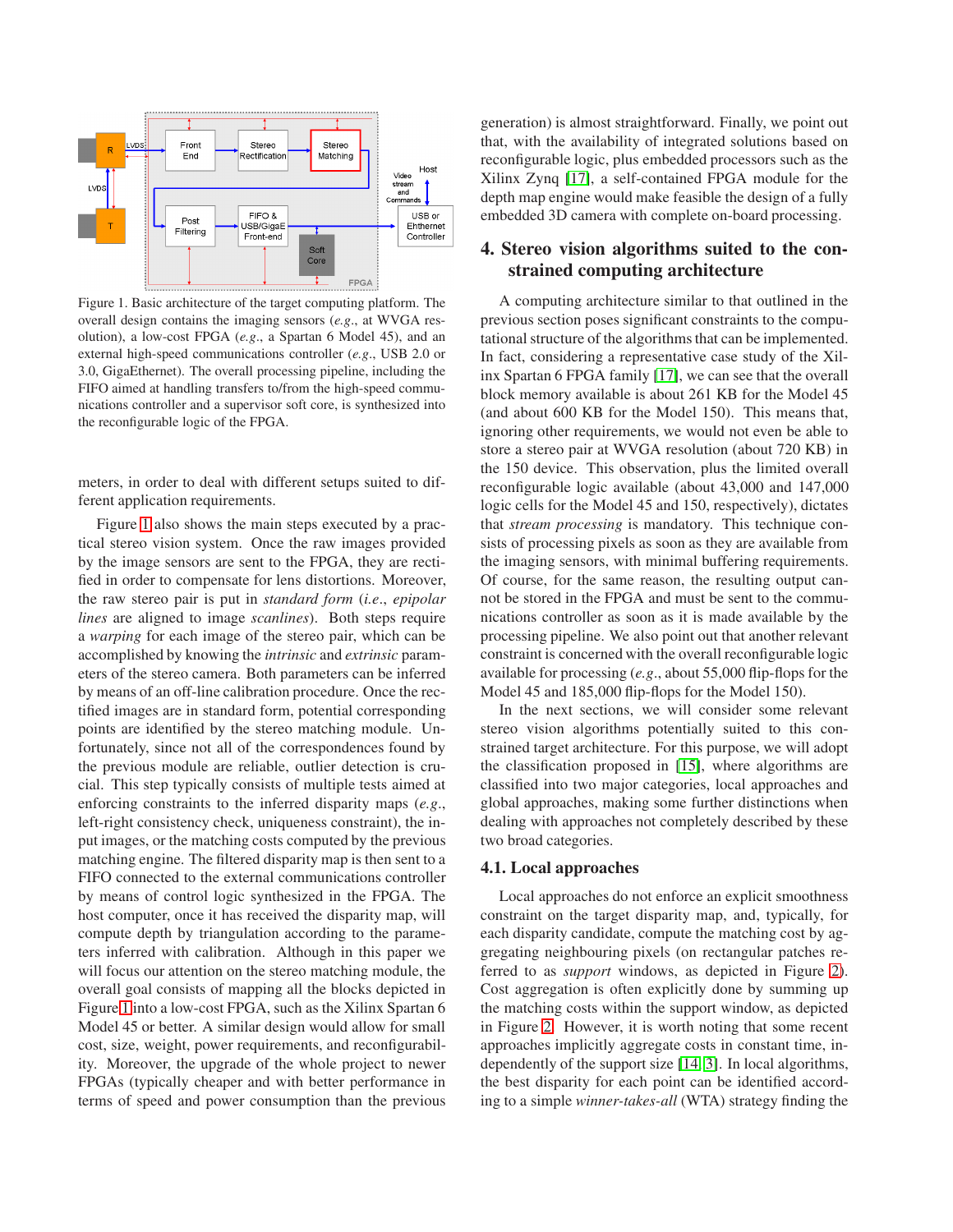

<span id="page-3-0"></span>Figure 2. Support windows, of size  $M \times N$ , for cost aggregation in local algorithms. In the reference image the support window is centered on point x) while in the target image the support windows are centered on points [x,x-d*max*].

candidate with the best aggregated cost. For the reasons outlined previously, local algorithms are inherently parallel and, hence, are ideal candidates for implementation in FPGAs. Detailed reviews and evaluations of local stereo algorithms can be found in [\[15,](#page-5-2) [9,](#page-5-5) [16\]](#page-5-4), while an exhaustive review and evaluation of cost functions suited to practical stereo vision systems can be found in [\[8\]](#page-5-9).

#### **4.1.1 Fixed Window algorithm**

In spite of their simplicity and intrinsic parallel nature of local algorithms, even the mapping of the simplest one to the constrained target architecture should be carefully optimized. This algorithm is often referred to as fixed window (FW) or *block matching* and simply sums up all the matching costs within the support window. With a support of size  $M \times N$  and a disparity range of  $[0, d_{max}]$ , the number of arithmetic operations is proportional to  $M \times N \times$  $(d_{max} + 1)$ . Considering that plausible values for these parameters could be  $M = 15$ ,  $N = 15$ , and  $d_{max} = 63$ , the number of arithmetic operations required might easily exceed the hardware resources available in the target reconfigurable logic. However, the number of operations can be significantly reduced by adopting well-known incremental calculation techniques [\[11\]](#page-5-10). For example, Figure [3](#page-3-1) shows that, for a single image of the stereo pair, the overall cost aggregation for the support depicted in the left side can be obtained more efficiently by deploying a 1D optimization. In fact, the aggregate costs required by the operations in the left side of Figure [3](#page-3-1) can be reduced by observing that the overall cost for the central point in red can be obtained by updating the overall cost computed in the previous position along the scanline, adding the aggregated costs in green, and subtracting the aggregated costs in blue. In deploying this 1D optimization strategy, the number of operations is reduced by a factor of M. Nevertheless, a further reduction can be obtained by deploying a 2D incremental scheme that stores intermediate results for each column. In this case, the



<span id="page-3-1"></span>Figure 3. An incremental 1D technique aimed at reducing the number of basic operations for cost aggregation in FW (full-cost computation, left, and 1D optimization, right).

number of operations per window is constant, though at the expense of the memory footprint.

#### **4.2. Algorithms based on adapting weights**

Although the FW approach is widely used in practical applications, it is clearly outperformed by more recent approaches based on cost aggregation techniques that aggregate costs according to weights assigned by examining the image content [\[19,](#page-5-11) [10,](#page-5-12) [12,](#page-5-13) [9\]](#page-5-5). In these approaches, the overall score is given by a weighted sum of the costs within each support window. The key idea behind this strategy consists of weighting each cost according to its *relevance* with respect to the point under examination (*i.e*., the central points of the supports).

Many methodologies to assign weights have been proposed in the literature, although one common rationale is that inspired by bilateral filtering [\[19\]](#page-5-11). That is, points with *similar* intensity with respect to the central point should be more influential in the weighted sum. Moreover, points *closer* to the central point should also be more relevant. This strategy is similar to the weight computation deployed by bilateral filtering and weights are often computed within the support window of reference and target images (this strategy is often referred to as *joint* or *symmetric*). A first optimization [\[9,](#page-5-5) [12\]](#page-5-13) consists of asymmetrically computing weights, examining only the image points belonging to the reference image. Although this strategy significantly reduces weight computation by a factor of d*max*, the number of operations required for cost aggregation is always proportional to  $M \times N \times (d_{max} + 1)$  and may exceed the resources available in the target FPGA. However, simplified yet effective strategies based on the computation of weights and/or costs and/or overall weighted costs only in sampled points may help to further reduce the number of elementary operations per point, maintaining high accuracy. These approaches also exploit massively incremental calculation schemes for cost computation, similar to those outlined for FW. An approach that efficiently computes weights, on a sparse regular grid, and aggregated costs on a block basis, by means of [\[11\]](#page-5-10), is [\[10\]](#page-5-12). In [\[12\]](#page-5-13), further optimizations have been proposed, including the *pre-selection* of potential candidate disparities and asymmetric weight computations. It is worth noting that local algorithms were recently proposed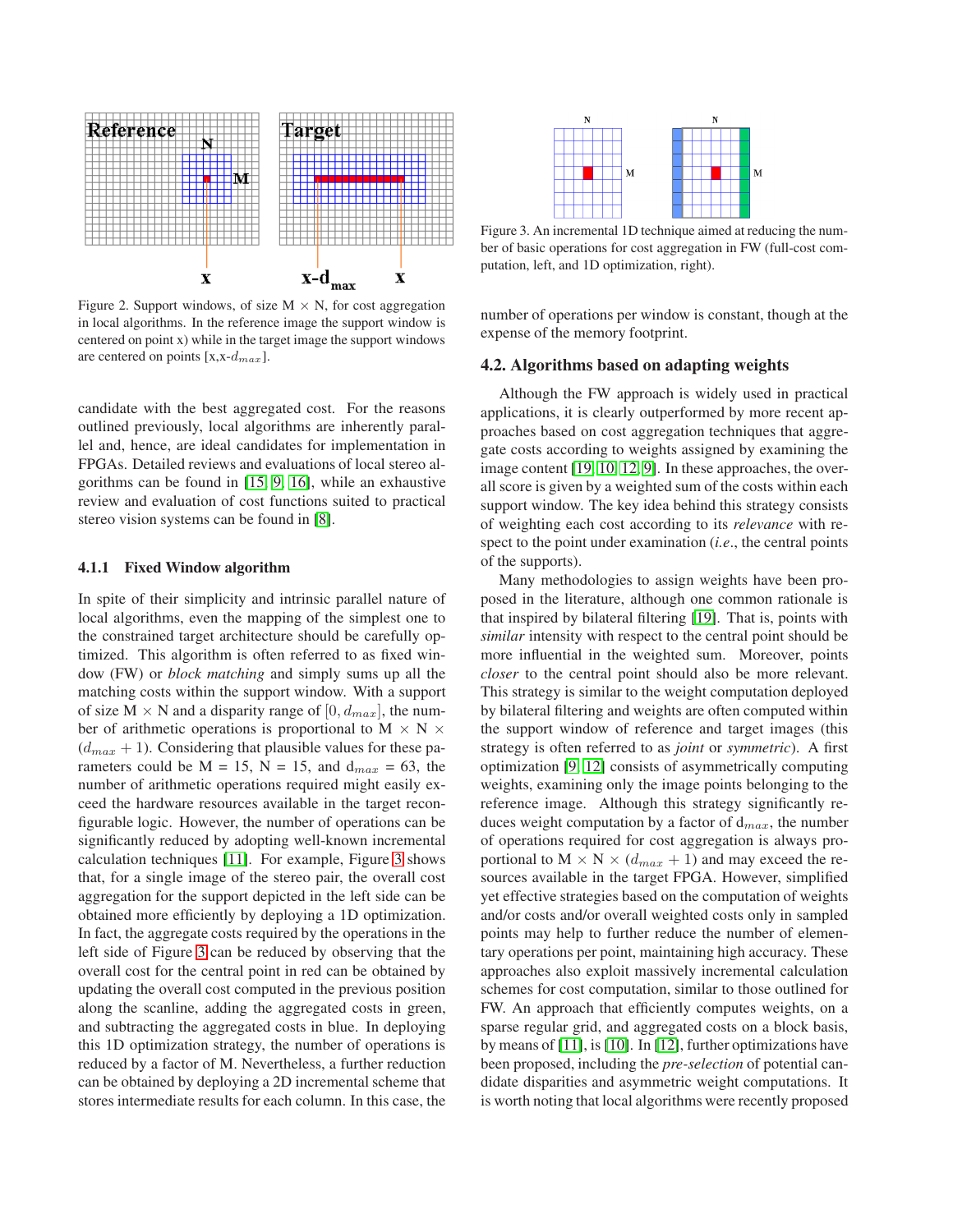[\[14,](#page-5-7) [3\]](#page-5-8) that filter matching costs according to the guided filtering technique [\[6\]](#page-5-14), implicitly performing a weighted cost aggregation in constant time. Such approaches massively exploit incremental calculation techniques [\[11\]](#page-5-10) potentially suited to the constrained FPGA architecture thanks to the reduced (and constant) number of operations required with respect to explicit cost aggregation approaches inspired by bilateral filtering. Despite these positive facts, the results provided by these constant time algorithms are comparable to those based on explicit cost aggregation and, hence, these algorithms are potentially suited to implementation in the outlined target platform.

#### **4.3. Algorithms based on unconstrained supports**

An interesting local approach was proposed in [\[1\]](#page-5-15). This technique, by performing multiple 1D cost aggregations constrained by an *information permeability* term (see [\[1\]](#page-5-15) for details), efficiently enables us to adaptively aggregate costs within unconstrained 2D support windows. The information permeability term weighs and aggregates the matching cost according to the intensity differences between adjacent points. Initially this aggregation is independently performed along horizontal scanlines (from left to right and right to left). Then, a similar approach is applied along vertical directions (from top to bottom and bottom to top) to the summed aggregated matching cost computed along horizontal paths. Although this strategy requires us to store the entire image and matching costs, a simplification of the original approach restricted to subset scanlines (*e.g*., leftright, rightleft, and topbottom) could be feasible for the constrained target computing architecture.

Finally, a different and effective algorithm that, similarly to the previous method, does not explicitly define a fixed support window was proposed in [\[18\]](#page-5-16). In this approach, the matching costs are aggregated using as weights the minimum intensity distance between any two points in the reference image. These weights are stored in a tree structure and, to this aim, a minimum spanning tree (MST) is created containing a number of nodes equal to the number of image points. This enables us to very efficiently and in constant time obtain for each point the aggregated weighted cost computed on the whole image. Nevertheless, in its original formulation, this approach, due to the memory footprint required to store the MST, seems inappropriate to a target computing architecture without being provided external memory devices, such as DDR memory.

#### **4.4. Semi global approaches**

Although global algorithms [\[15\]](#page-5-2) that enforce disparity constraints on the whole image by determining the disparity assignment that minimizes global energy functions often outperform other approaches, their iterative computational structures have high memory footprint. Therefore, they do not seem to be suited to the outlined constrained target architecture.

Nevertheless, a subclass of these algorithms that enforce disparity constraints on 1D domains by means of dynamic programming or scanline optimization (SO) represents a viable and effective alternative to local approaches for the target computing architecture. In particular, the semi-global matching algorithm [\[7\]](#page-5-17) computes multiple energy terms by means of the SO technique, independently enforcing 1D smoothness constraints along different paths (typically 8 or 16). These energy terms are then summed up and the best disparity is determined by means of a WTA strategy. SGM is very effective and is deployed in many practical applications. However, in its original formulation, due to its high memory footprint, it is not suited to a computing architecture without a large amount of external memory. Nevertheless, the SGM algorithm becomes suitable in deploying a subset of the original paths (*e.g*., only four paths) with acceptable performance degradation for our target platform.

### **5. Experimental results**

In this section, we report preliminary experimental results concerned with the implementation of three stereo vision algorithms - belonging to the three classes defined in the previous section - in the outlined computing architecture made of a single FPGA without additional external devices, with the exception of the high-speed communications controller as depicted in Figure [1.](#page-2-0) Each of these algorithms, as well as all of the other blocks depicted in the figure, was mapped on a Spartan 6 Model 45 FPGA and delivers depth maps at more than 30 fps when processing stereo pairs at WVGA resolution. Specifically, the algorithms currently implemented in the target FPGA are: FW, a modification of [\[1\]](#page-5-15) using only two paths and a modification of [\[7\]](#page-5-17) using four paths. Each implementation also includes image rectification, a pre-filtering step based on the Sobel filter, and a post-processing step aimed at filtering outliers by detecting uniform regions as well as by detecting violations of the uniqueness constraint.

For evaluation purposes we provide in Figure [4](#page-5-18) experimental results concerned with the three implemented al-gorithms processing frame #66 of the KITTI dataset [\[4\]](#page-5-19). Observing the figure, where in the disparity maps warmer colours encode points close to the camera and colder colours farther points, we can see that all three algorithms enable us to obtain dense and fairly accurate disparity maps of this challenging stereo pair. Observing the trees in the right side of the reference frame, we can notice that the SGM algorithms seems less noisy compared to the local algorithms. In the same figure we can also notice occlusions and uniform regions (*e.g*. shadows) detected by the postfiltering modules.